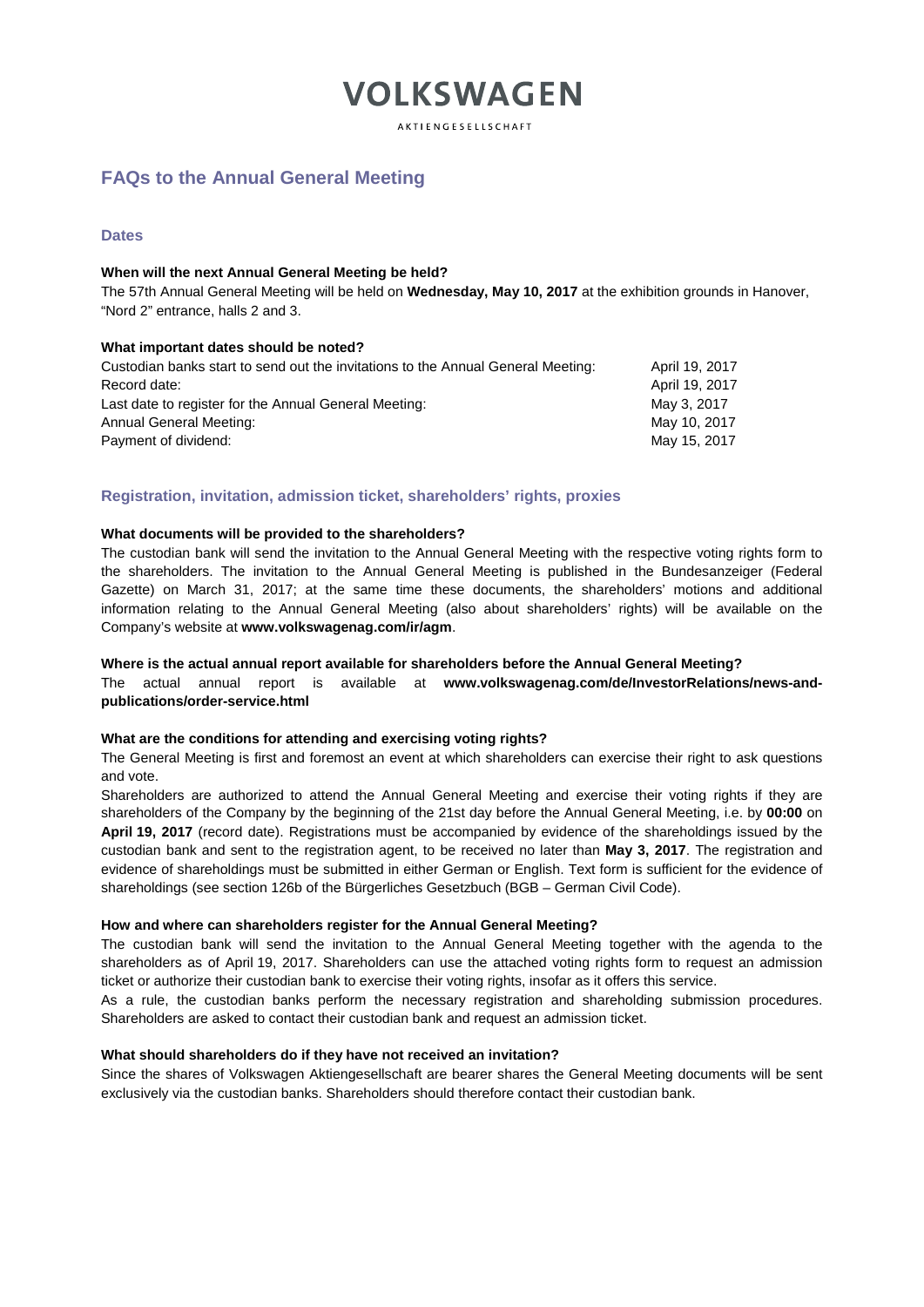**AKTIENGESELLSCHAFT** 

# **FAQs to the Annual General Meeting**

# **How can shareholders file motions for additions in accordance with section 122(2) of the Aktiengesetz (AktG – German Stock Corporation Act)?**

Shareholders whose combined shareholdings amount to one-twentieth of the share capital or represent a proportionate interest of €500,000 (corresponding to 195,313 shares) may, in accordance with section 122(2) in conjunction with section 122(1) of the AktG, require items to be added to the agenda and published. Each new item must be accompanied by a reason or by a proposed resolution. The notice requiring the new item to be added must be received by the Company, together with proof, issued by the shareholder's custodian bank, that the shareholders hold the minimum number of shares, by **April 9, 2017, 24:00 exclusively** at the following address:

> **Volkswagen Aktiengesellschaft HV-Stelle Brieffach 1848 38436 Wolfsburg, Germany** Fax: **+49-5361-9-5600100**  or by e-mail to: **[hvstelle@volkswagen.de](mailto:hvstelle@volkswagen.de)**

Applicants have to prove that they have held the shares for at least 90 days before the date the motion for addition is received and that they hold the shares until the Board of Management decides on the request. Please pay attention to Section 70 of the AktG.

Motions for additions to the agenda liable to publication will be published without delay in the Bundesanzeiger (Federal Gazette) and on the Company's website at www.volkswagenag.com/ir/agm.

## **How can shareholders announce countermotions and proposals for election in accordance with sections 126(1) and 127 of the AktG?**

Countermotions to proposals of the Board of Management and/or the Supervisory Board on specific agenda items, plus the reasons for them, and proposals for election must be submitted, together with evidence that the person filing the countermotion or making the proposal is a shareholder, **exclusively** to the following address by **April 25, 2017, 24:00**:

> **Volkswagen Aktiengesellschaft HV-Stelle Brieffach 1848 38436 Wolfsburg, Germany** Fax: **+49-5361-9-5600100**  or by e-mail to: **hvstelle@volkswagen.de**

Countermotions and proposals for election must be submitted in German. If they are also to be published in English, they must be accompanied by an English translation.

Countermotions and proposals for election liable to publication will be published without delay on the Company's website at [www.volkswagenag.com/ir/agm.](http://www.volkswagenag.com/ir/agm) Any statements by the Management will also be published at the website shown above.

# **Can shareholders be represented at the Annual General Meeting and grant proxies and issue instructions prior to the meeting?**

Shareholders who do not attend the Annual General Meeting in person may exercise their voting rights through a proxy holder, e.g. a credit institution, a shareholders' association, or a third party, but not in the proxy holder's own name. Proxies, revocations of proxies and proof of authorization submitted to the Company must be in text form.

If the shareholder's custodian bank offers to exercise voting rights and the shareholder wishes to use this service, he returns the accordingly completed voting rights form and authorizes his custodian bank to exercise his voting rights.

Proxies can also be granted to a person of trust, a shareholder's association or to proxy holders designated by Volkswagen Aktiengesellschaft who will be bound to the shareholder's voting instructions. **To do so, the**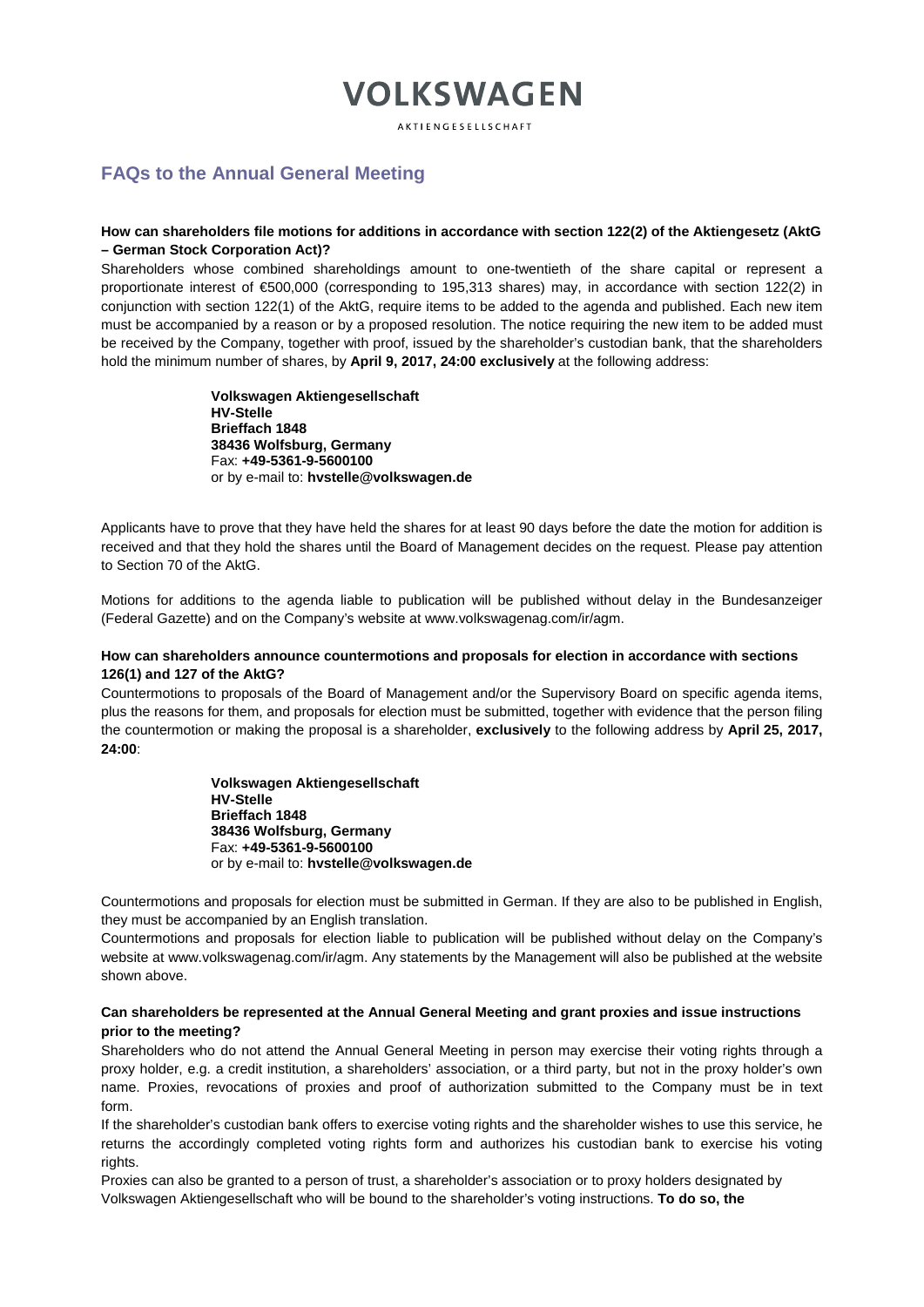**AKTIENGESELLSCHAFT** 

# **FAQs to the Annual General Meeting**

**shareholder must first request an admission ticket**. The form printed on the admission ticket can be used to issue the proxy and the instructions, if applicable.

# **How can shareholders be represented by proxy holders designated by the Company?**

We offer our shareholders the opportunity to be represented by proxy holders designated by the Company who will vote on their behalf in accordance with their voting instructions. The proxy holders are obliged to vote as instructed. It should be noted in this regard that proxy holders will only vote in accordance with the instructions given by the shareholder in question; if they have not been given instructions on certain agenda items, they will not vote on them. The authorized Company proxy holders represent shareholders for voting purposes only; they cannot be instructed to address the Annual General Meeting, to file objections against Annual General Meeting resolutions, or to support motions (e.g. forming quorums).

Shareholders who wish to take advantage of this opportunity require an admission ticket to the Annual General Meeting. Proxies, revocations of proxies and proof of authorization submitted to the Company must be in text form. The form printed on the admission ticket can be used to issue the proxy and instructions. The completed and signed form in favor of the proxy holder designated by the Company must be send via mail, fax or e-mail to the following address by no later than **24:00** on **Tuesday**, **May 9, 2017** (date of receipt) at the latest:

> **Volkswagen Aktiengesellschaft c/o Computershare Operations Center 80249 Munich, Germany** Fax: **+49 89 30903-74675** or by e-mail to: **[anmeldestelle@computershare.de](mailto:anmeldestelle@computershare.de)**

If a shareholder participates in the Annual General Meeting in person or via a third-party proxy, this will automatically cancel any authorization and instructions issued to the proxy holders designated by the Company.

Proxies can be granted and revoked and instructions issued on the Company's website at **www.volkswagenag.com/ir/agm** using the data on the admission ticket

#### **Can proxies be granted and/or instructions issued on the internet?**

Shareholders can also electronically authorize the proxy holders designated by the Company to exercise their shareholder rights **before** and even **during** the Annual General Meeting until **13:00**. Until then they can also revoke such authorization and/or can issue or amend instructions. Authorization of a third party can be amended or revoked until the end of the General Meeting. Shareholders can access this online proxy system using the **data of their admission ticket** on the Company's website at **[www.volkswagenag.com/ir/agm](http://www.volkswagenag.com/ir/agm)** by following the link "Proxy Voting".

# **Are there other ways to grant proxies electronically?**

Proxies and revocations of proxies can also be sent to the Company:

by Fax and text messages to: **+49-5361-95600100** or by e-mail to: **[hvstelle@volkswagen.de](mailto:hvstelle@volkswagen.de)**

# **What should shareholders do if they have registered for the Annual General Meeting in good time but have not received their admission ticket(s)?**

Shareholders who have registered within the time limit but have not received their admission ticket(s) will be referred to the special counter in the foyer on the day of the Annual General Meeting, where their registration data will be reviewed after proof of identity and, if applicable, a replacement admission ticket is issued. The ticket authorizes them to attend the General Meeting and exercise their voting rights. If their registration data cannot be found, we consider enabling the shareholders to attend the General Meeting with a guest ticket (i.e. with no right to speak or vote).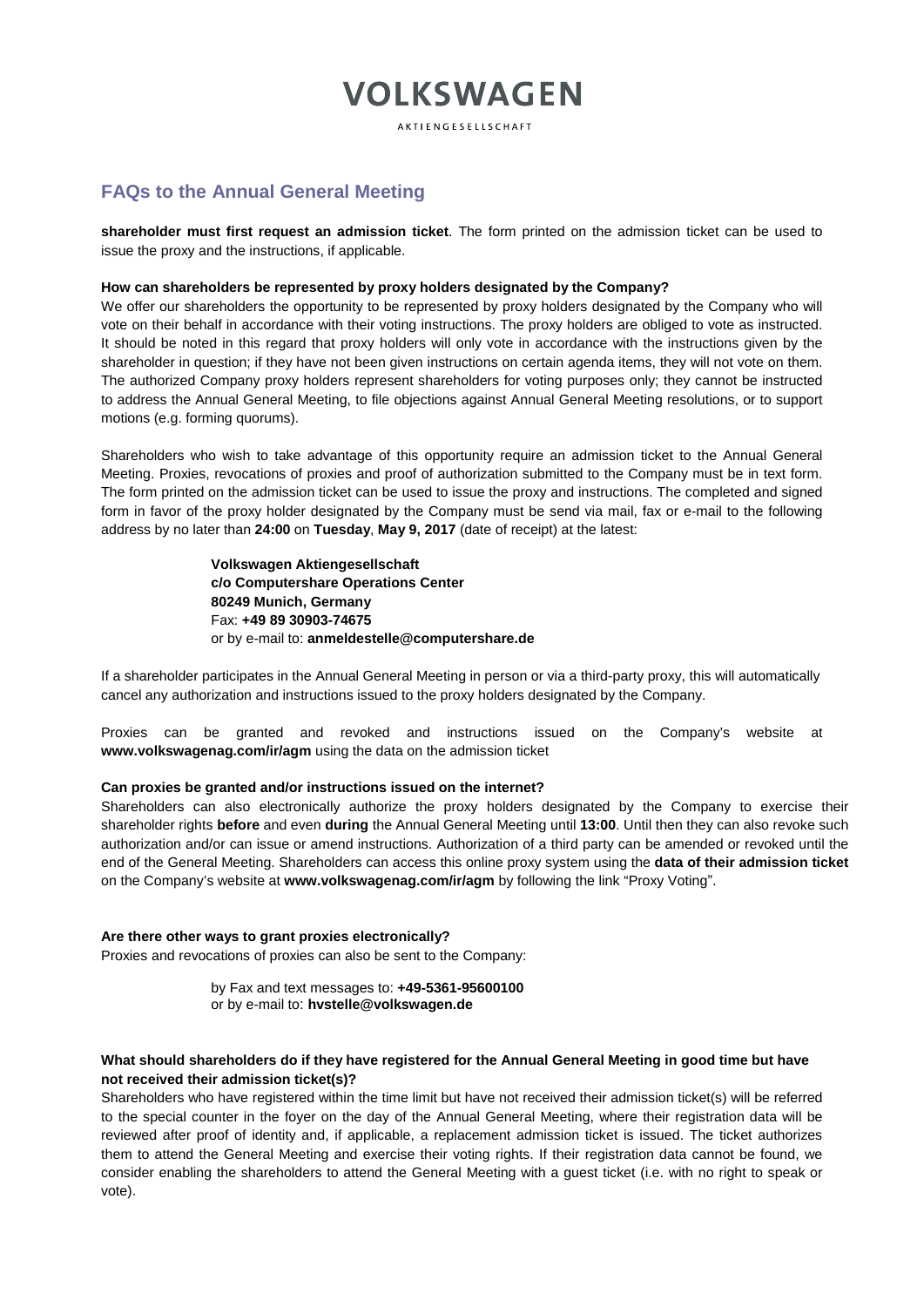**AKTIENGESELLSCHAFT** 

# **FAQs to the Annual General Meeting**

# **Start and duration of the Annual General Meeting**

## **When will the Annual General Meeting start and how long will it take?**

The Annual General Meeting starts at 10:00 a.m. on May 10, 2017.

It is not possible to predict when the General Meeting will end as this depends on the course of the General Meeting and the kind and number of questions asked there.

## **What documents will be available to shareholders on the day of the Annual General Meeting?**

Shareholders will be issued with the voting card block and a marker pen in exchange for their admission ticket at the "Akkreditierungsschalter" (accreditation counter). Shareholders will also receive the invitation to the Annual General Meeting and the information sheet "Information for Shareholders" at the accreditation counter. Documents requiring display will be available at the special counter in the foyer.

**Requests to speak, voting procedure, proxy voting, leaving the Annual General Meeting, certificate of attendance**

# **Who is entitled to vote at the Annual General Meeting?**

Only ordinary shareholders or their proxy holders have voting rights at the Annual General Meeting. Preferred shareholders have the right to attend the Annual General Meeting.

## **How and where can shareholders request to speak?**

Shareholders can request to speak at the request desk situated directly to the left of the stage in the meeting hall on presentation of their voting card block. Even if a shareholder has announced to submit questions or motions prior to the meeting to the AGM office of Volkswagen Aktiengesellschaft, it is mandatory for the shareholder to present them orally at the meeting concerned.

#### **How and where do shareholders vote?**

Shareholders vote in the meeting hall using the voting cards contained in the voting card block.

You will find further information on the voting procedure in the information sheet "Hinweise für Aktionäre" given to you at the accreditation counter on the day of the Annual General Meeting.

The Chair of the meeting can modify the voting procedure in special cases and will explain this in the meeting.

The voting card block contains special voting cards for any special votes. The Chair of the meeting will indicate when these special voting cards are to be used.

#### **Can shareholders leave the Annual General Meeting temporarily?**

Shareholders can leave the Annual General Meeting temporarily at any time. However, shareholders must report to the staff at the exit counters when they leave so that they can be removed from the attendance list. Shareholders must be **added back to the attendance list** at the entry counters every time they return to the meeting hall.

#### **Can shareholders transfer their voting rights during the Annual General Meeting?**

If shareholders leave the Annual General Meeting early and nevertheless want their voting rights to be exercised, they can authorize another shareholder or the proxy holders designated by Volkswagen Aktiengesellschaft to exercise their voting rights. To do so, the shareholder must sign and provide instructions on the proxy card in the voting card block and present the proxy card at the exit counter in the foyer. If you have any questions concerning proxies granted or instructions issued please do not hesitate to contact our staff at the exit counters.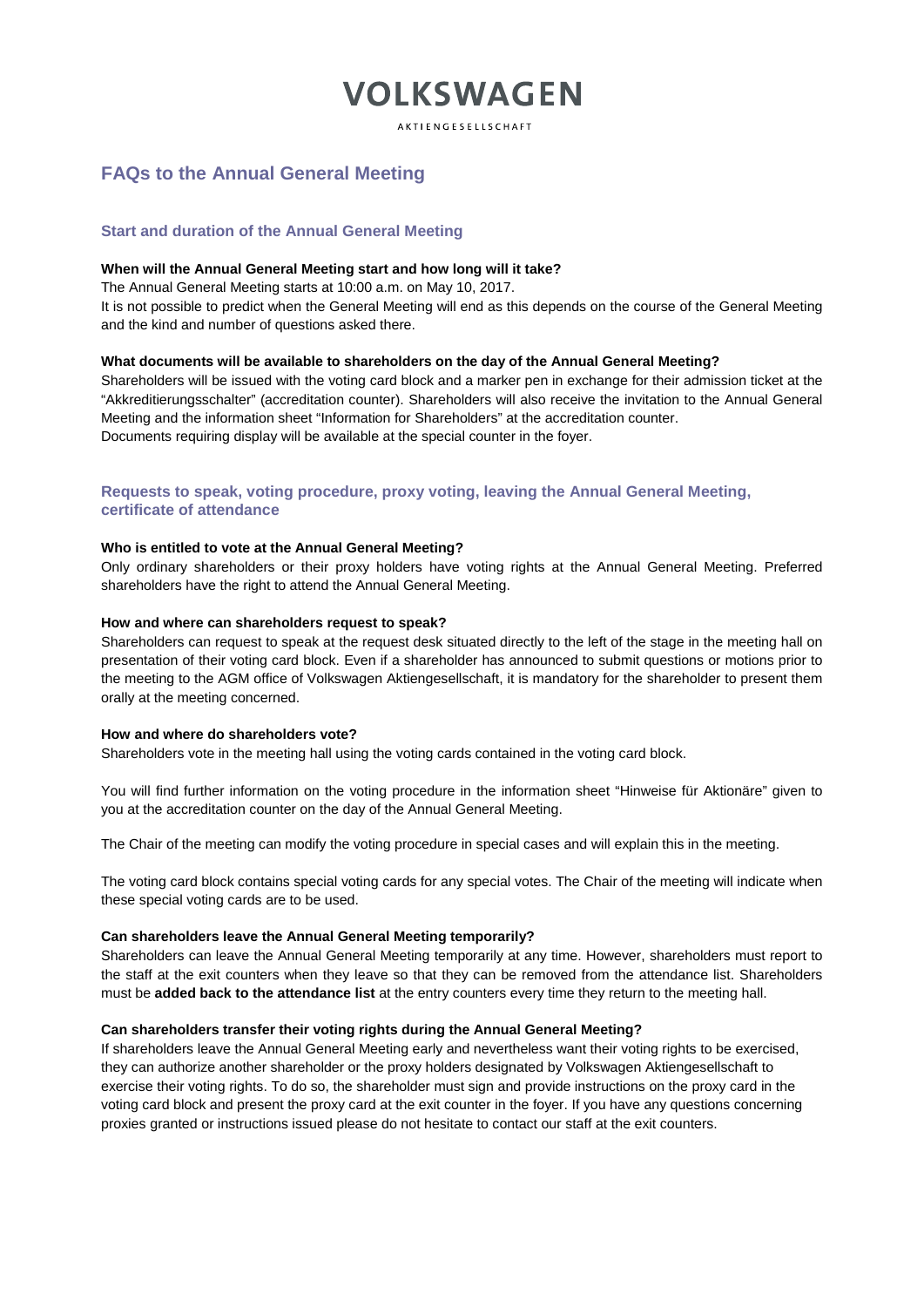**AKTIENGESELLSCHAFT** 

# **FAQs to the Annual General Meeting**

#### **Where can shareholders obtain a certificate of attendance for the tax office?**

The reverse side of the voting card block serves as a certificate of attendance for the tax office. This side must be detached from the voting card block before leaving the Annual General Meeting early.

# **Broadcast of the Annual General Meeting**

#### **Will the Annual General Meeting be broadcast on the Internet?**

On the instructions of the Chair of the Annual General Meeting, all shareholders of Volkswagen Aktiengesellschaft and any interested members of the public can follow the introductory statement of the Chairman of the Supervisory Board and the speech of the Chairman of the Board of Management live on the Company's website at www.volkswagenag.com/ir/agm on May 10, 2017 starting at 10:00 a.m.

The speech of the Chairman of the Board of Management will be available as a recording for a limited period after the meeting.

## **Voting results**

#### **Will the voting results be published?**

The voting results will be published promptly upon completion of the General Meeting on the Company's website at www.volkswagenag.com/ir/agm.

# **Organizational matters**

#### **Getting there by car**

Please use **Hermesallee, intersection Nordallee, 30521 Hanover** as your satnav/GPS destination. Hermesallee borders the exhibition grounds to the north.

#### **Parking**

Reserved parking spaces are available free of charge outside the exhibition grounds. The parking system will direct shareholders to free parking spaces in the P4 Nord car park. Separate parking spaces are available directly in front of the "Messe NORD 2" entrance for people with reduced mobility.

#### **Getting there using public transport**

The exhibition grounds can be reached from Hanover Central Station via Kröpcke, Aegidientorplatz, Altenbekener Damm, Bothmerstraße by light rail (Stadtbahn) line 8 in about 17 minutes (Messe NORD 2 entrance).

#### **Public transport fare**

The admission ticket is a valid special ticket for second class public transport throughout the Großraum-Verkehr-Hannover (GVH – Greater Hannover Transport Network) network and can be used for free travel to and from the meeting on May 10, 2017. The ticket is only valid in conjunction with a photo ID or passport and is not transferable. Additional information is available at **[www.gvh.de](http://www.gvh.de/)**.

#### **Meeting halls**

Halls 2 and 3 at the exhibition grounds in Hanover open at 8:00. We recommend arriving early to avoid queuing at the entry control point and the accreditation counter.

## **Vehicle presentation**

During the General Meeting, the Volkswagen Group will showcase a small selection of its current product range to its shareholders in hall 2.